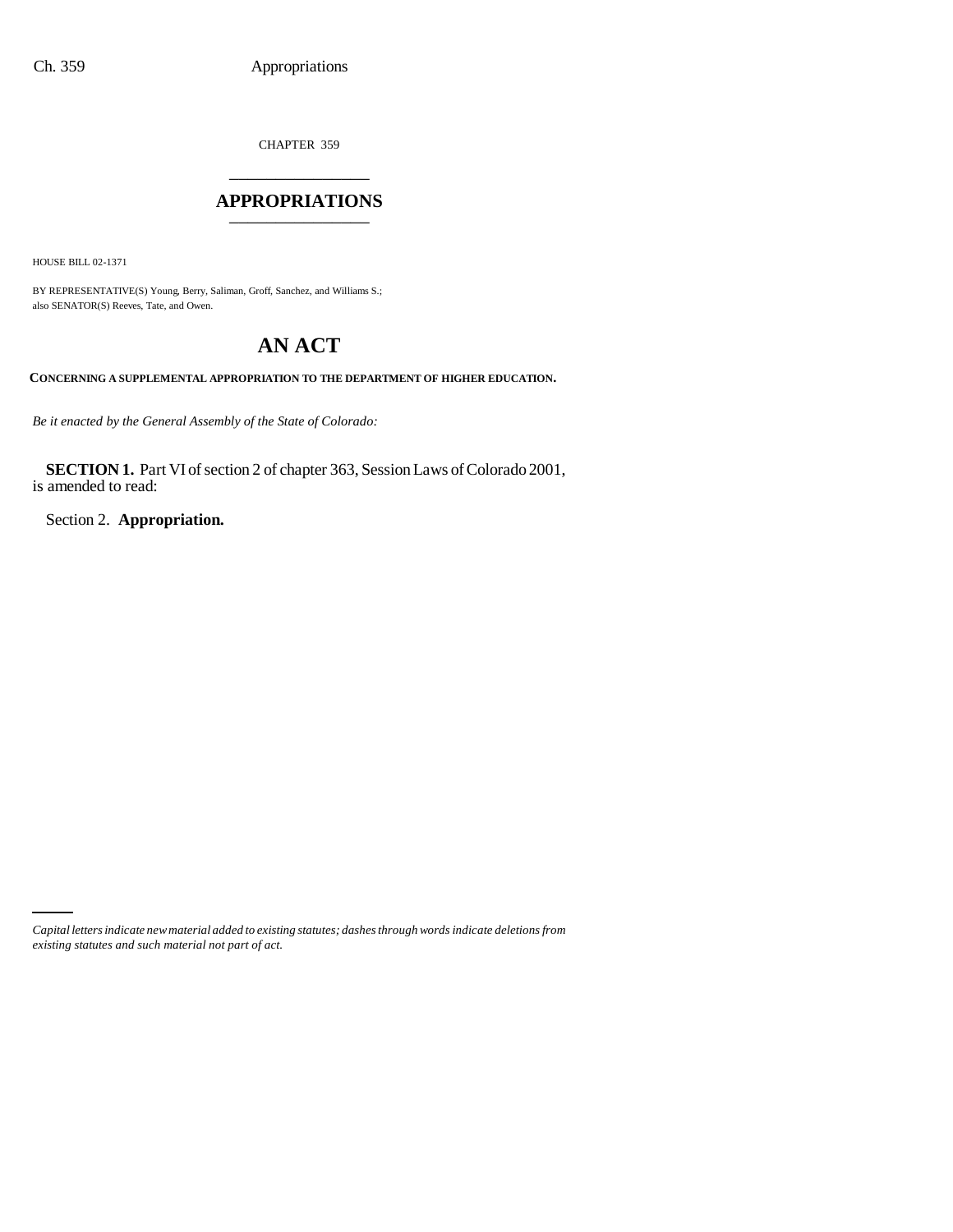|                                      |                           |              |                                |                                                | APPROPRIATION FROM          |                                              |                                |
|--------------------------------------|---------------------------|--------------|--------------------------------|------------------------------------------------|-----------------------------|----------------------------------------------|--------------------------------|
|                                      | ITEM &<br><b>SUBTOTAL</b> | <b>TOTAL</b> | <b>GENERAL</b><br><b>FUND</b>  | <b>GENERAL</b><br><b>FUND</b><br><b>EXEMPT</b> | <b>CASH</b><br><b>FUNDS</b> | <b>CASH</b><br><b>FUNDS</b><br><b>EXEMPT</b> | <b>FEDERAL</b><br><b>FUNDS</b> |
|                                      | \$                        | \$           | \$                             | \$                                             | \$                          | \$                                           | \$                             |
|                                      |                           |              |                                | <b>PART VI</b>                                 |                             |                                              |                                |
|                                      |                           |              | DEPARTMENT OF HIGHER EDUCATION |                                                |                             |                                              |                                |
| (1) DEPARTMENT ADMINISTRATIVE OFFICE |                           |              |                                |                                                |                             |                                              |                                |
| Health, Life, and Dental             | 326,521                   |              | 250,339                        |                                                | 43,926 <sup>a</sup>         | $32,256(T)$ <sup>b</sup>                     |                                |
|                                      | 321,979                   |              | 247,611                        |                                                | $45,805^{\rm a}$            | $28,563(T)$ <sup>b</sup>                     |                                |
| Short-term Disability                | 4,505                     |              | 3,283                          |                                                | 581 <sup>a</sup>            | $340(T)$ <sup>b</sup>                        | 301                            |
| Salary Survey and Senior             |                           |              |                                |                                                |                             |                                              |                                |
| <b>Executive Service</b>             | 356,662                   |              | 286,498                        |                                                | 47,228 <sup>a</sup>         | $22,936(T)$ <sup>b</sup>                     |                                |
| Anniversary Increases                | 141,647                   |              | 113,357                        |                                                | $18,270^{\circ}$            | $10,020(T)^{b}$                              |                                |
| Shift Differential                   | 512                       |              | 512                            |                                                |                             |                                              |                                |
| Workers' Compensation                | 22,737                    |              | 22,224                         |                                                | 513 <sup>°</sup>            |                                              |                                |
|                                      | 21,641                    |              | 21,153                         |                                                | 488 <sup>a</sup>            |                                              |                                |
| Legal Services for 661 hours         |                           |              |                                |                                                |                             |                                              |                                |
| 505 HOURS                            | 38,622                    |              | 38,622                         |                                                |                             |                                              |                                |
|                                      | 29,507                    |              | 29,507                         |                                                |                             |                                              |                                |
| Purchase of Services from            |                           |              |                                |                                                |                             |                                              |                                |
| <b>Computer Center</b>               | 2,125                     |              | 2,125                          |                                                |                             |                                              |                                |
|                                      | 2,723                     |              | 2,723                          |                                                |                             |                                              |                                |
| Payment to Risk Management           |                           |              |                                |                                                |                             |                                              |                                |
| and Property Funds                   | 9,917                     |              | 8,478                          |                                                | $1,439$ <sup>a</sup>        |                                              |                                |
|                                      | 8,738                     |              | 7,470                          |                                                | $1,268^a$                   |                                              |                                |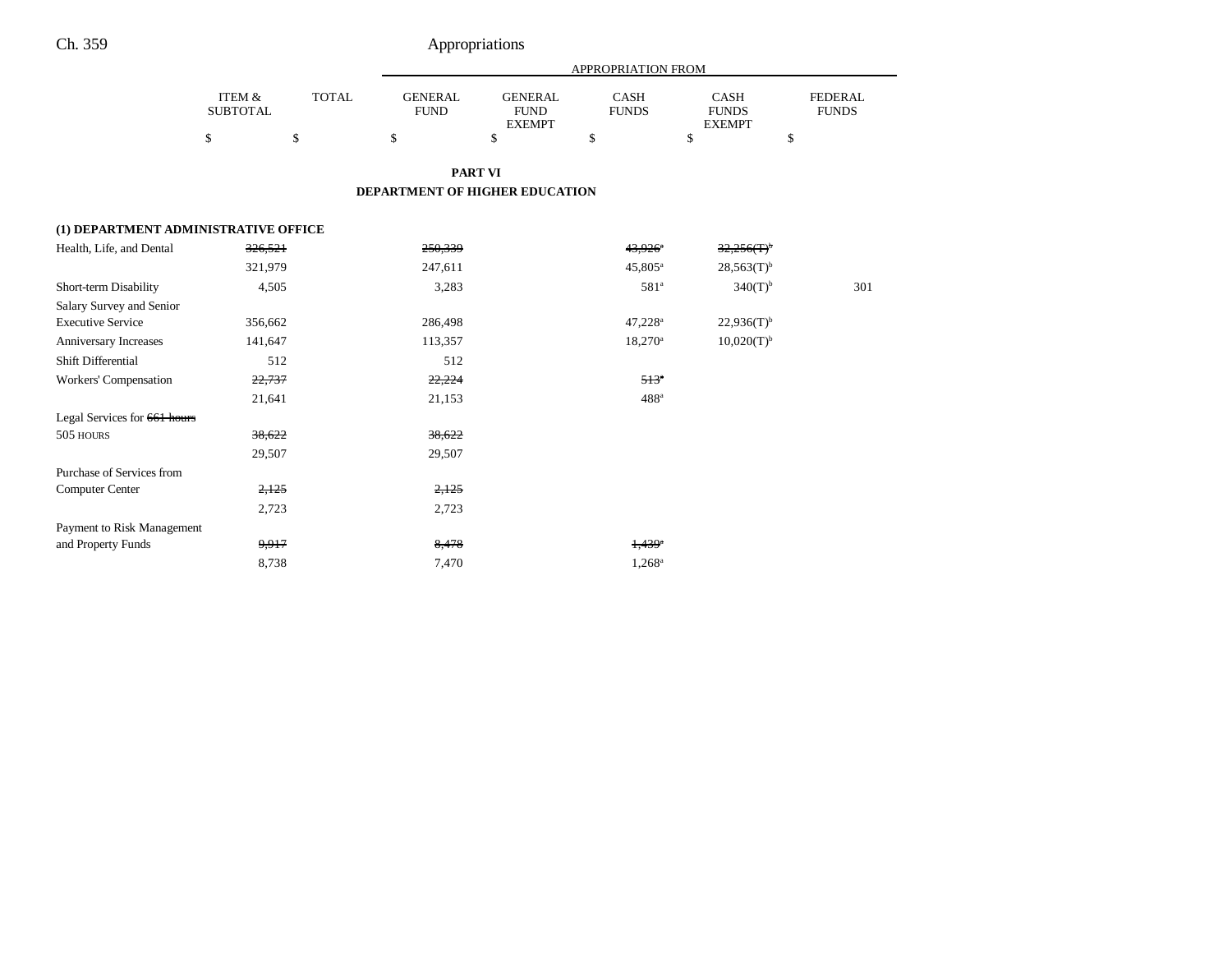| <b>Leased Space</b>                                                                       | 239,756                                                                                                   | 183,965                                                                                                                                  | 55,791°                |  |  |  |
|-------------------------------------------------------------------------------------------|-----------------------------------------------------------------------------------------------------------|------------------------------------------------------------------------------------------------------------------------------------------|------------------------|--|--|--|
|                                                                                           | 1,143,004                                                                                                 |                                                                                                                                          |                        |  |  |  |
|                                                                                           | 1,127,670                                                                                                 |                                                                                                                                          |                        |  |  |  |
|                                                                                           |                                                                                                           |                                                                                                                                          |                        |  |  |  |
|                                                                                           | <sup>a</sup> These amounts shall be from various sources of cash funds throughout the Department.         |                                                                                                                                          |                        |  |  |  |
|                                                                                           | <sup>b</sup> These amounts shall be from Limited Gaming revenue received by the State Historical Society. |                                                                                                                                          |                        |  |  |  |
|                                                                                           | <sup>c</sup> This amount shall be from the Private Occupational Schools Fund.                             |                                                                                                                                          |                        |  |  |  |
|                                                                                           |                                                                                                           |                                                                                                                                          |                        |  |  |  |
|                                                                                           | (2) COLORADO COMMISSION ON HIGHER EDUCATION <sup>66, 67</sup>                                             |                                                                                                                                          |                        |  |  |  |
| (A) Administration                                                                        | 2,281,329                                                                                                 | 2,174,129                                                                                                                                | $107.200(T)^4$         |  |  |  |
|                                                                                           | 2,361,553                                                                                                 | 2,361,553                                                                                                                                |                        |  |  |  |
|                                                                                           |                                                                                                           | $(32.8$ FTE)                                                                                                                             |                        |  |  |  |
|                                                                                           |                                                                                                           |                                                                                                                                          |                        |  |  |  |
|                                                                                           |                                                                                                           | "This amount represents a transfer from the Department of Local Affairs, Waste Tire Fund programs, pursuant to Section 24 32 114, C.R.S. |                        |  |  |  |
|                                                                                           |                                                                                                           |                                                                                                                                          |                        |  |  |  |
| (B) Division of Private                                                                   |                                                                                                           |                                                                                                                                          |                        |  |  |  |
| <b>Occupational Schools</b>                                                               | 427,492                                                                                                   |                                                                                                                                          | $427,492$ <sup>a</sup> |  |  |  |
|                                                                                           | 592,183                                                                                                   |                                                                                                                                          | $164,691^b$            |  |  |  |
|                                                                                           |                                                                                                           |                                                                                                                                          | $(6.5$ FTE)            |  |  |  |
|                                                                                           |                                                                                                           |                                                                                                                                          | $(0.7$ FTE)            |  |  |  |
|                                                                                           |                                                                                                           |                                                                                                                                          |                        |  |  |  |
|                                                                                           | <sup>a</sup> This amount shall be from the Private Occupational Schools Fund.                             |                                                                                                                                          |                        |  |  |  |
| <sup>b</sup> THIS AMOUNT SHALL BE FROM RESERVES IN THE PRIVATE OCCUPATIONAL SCHOOLS FUND. |                                                                                                           |                                                                                                                                          |                        |  |  |  |

**(C) Special Purpose**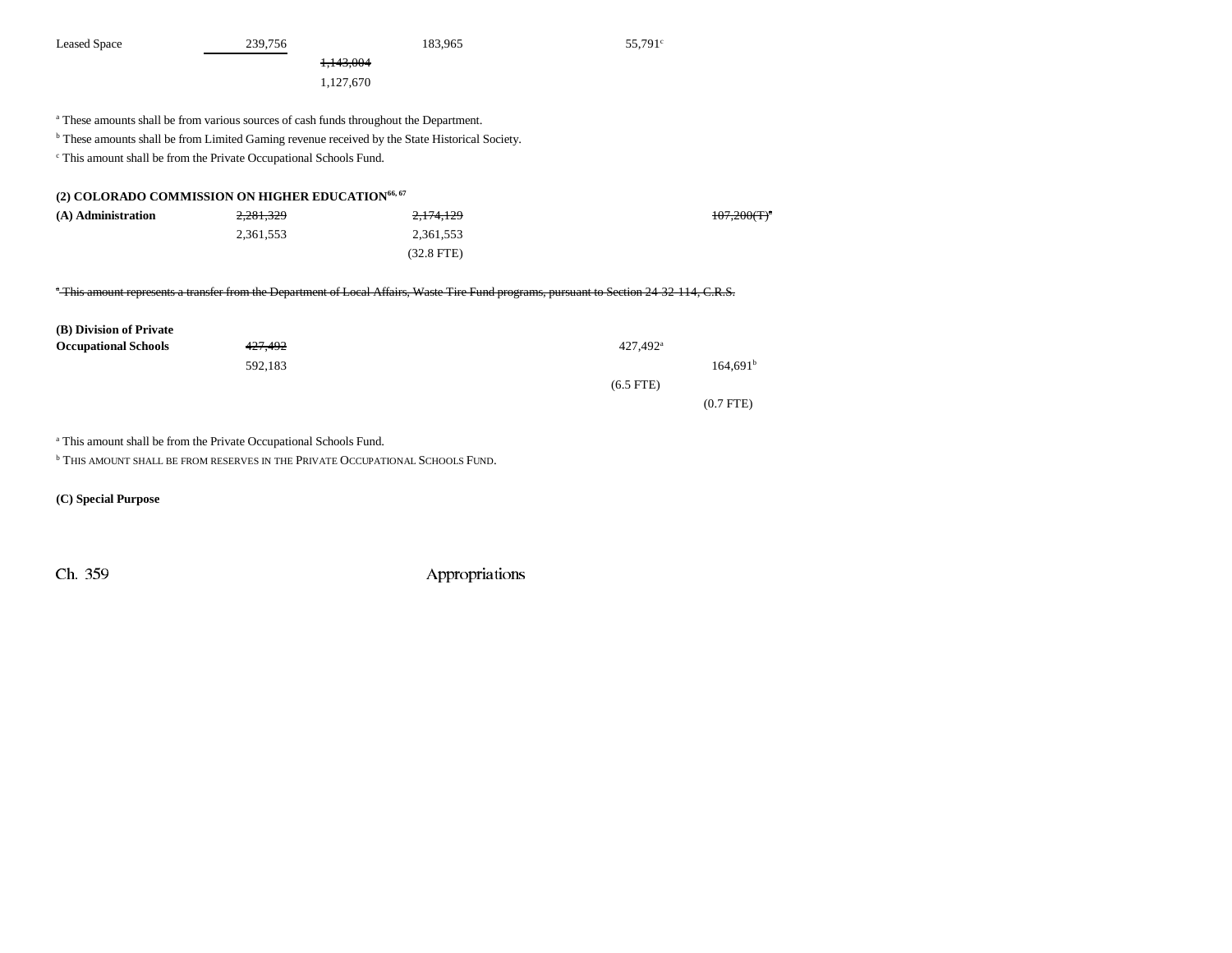|                                   |                           |              |                               |                                                | APPROPRIATION FROM       |                                       |                                |
|-----------------------------------|---------------------------|--------------|-------------------------------|------------------------------------------------|--------------------------|---------------------------------------|--------------------------------|
|                                   | ITEM &<br><b>SUBTOTAL</b> | <b>TOTAL</b> | <b>GENERAL</b><br><b>FUND</b> | <b>GENERAL</b><br><b>FUND</b><br><b>EXEMPT</b> | CASH<br><b>FUNDS</b>     | CASH<br><b>FUNDS</b><br><b>EXEMPT</b> | <b>FEDERAL</b><br><b>FUNDS</b> |
|                                   | \$                        | $\$$         | \$                            | \$                                             | \$                       | $\$$                                  | \$                             |
| Western Interstate                |                           |              |                               |                                                |                          |                                       |                                |
| Commission for Higher             |                           |              |                               |                                                |                          |                                       |                                |
| Education (WICHE)                 | 99,000                    |              | 99,000                        |                                                |                          |                                       |                                |
| WICHE - Optometry                 | 316,800                   |              | 316,800                       |                                                |                          |                                       |                                |
|                                   | 207,900                   |              | 207,900                       |                                                |                          |                                       |                                |
| <b>Higher Education Programs</b>  |                           |              |                               |                                                |                          |                                       |                                |
| of Excellence                     | 4,441,483                 |              | 134,855                       |                                                | $166,654$ <sup>a</sup>   | $4,139,974(T)$ <sup>b</sup>           |                                |
| <b>Advanced Technology Grants</b> | 3,500,000                 |              | 2,700,000                     |                                                |                          | 800,000(T)                            |                                |
|                                   | 3,109,776                 |              | 2,202,576                     |                                                |                          | $907,200(T)^c$                        |                                |
| Veterinary School Program         |                           |              |                               |                                                |                          |                                       |                                |
| Needs                             | 285,000                   |              | 162,400                       |                                                | $122,600$ <sup>d</sup>   |                                       |                                |
| <b>Rural Education Access</b>     |                           |              |                               |                                                |                          |                                       |                                |
| Program <sup>68</sup>             | 689,850                   |              | 689,850                       |                                                |                          |                                       |                                |
| Enrollment/Cash Fund              |                           |              |                               |                                                |                          |                                       |                                |
| Contingency <sup>69</sup>         | 5,000,000                 |              |                               |                                                | $5,000,000$ <sup>e</sup> |                                       |                                |
|                                   | 14,332,133                |              |                               |                                                |                          |                                       |                                |
|                                   | 13,833,009                |              |                               |                                                |                          |                                       |                                |
|                                   |                           |              |                               |                                                |                          |                                       |                                |
|                                   |                           | 17.040.954   |                               |                                                |                          |                                       |                                |
|                                   |                           | 16,786,745   |                               |                                                |                          |                                       |                                |
|                                   |                           |              |                               |                                                |                          |                                       |                                |

a This amount shall be from the Colorado Student Loan Program.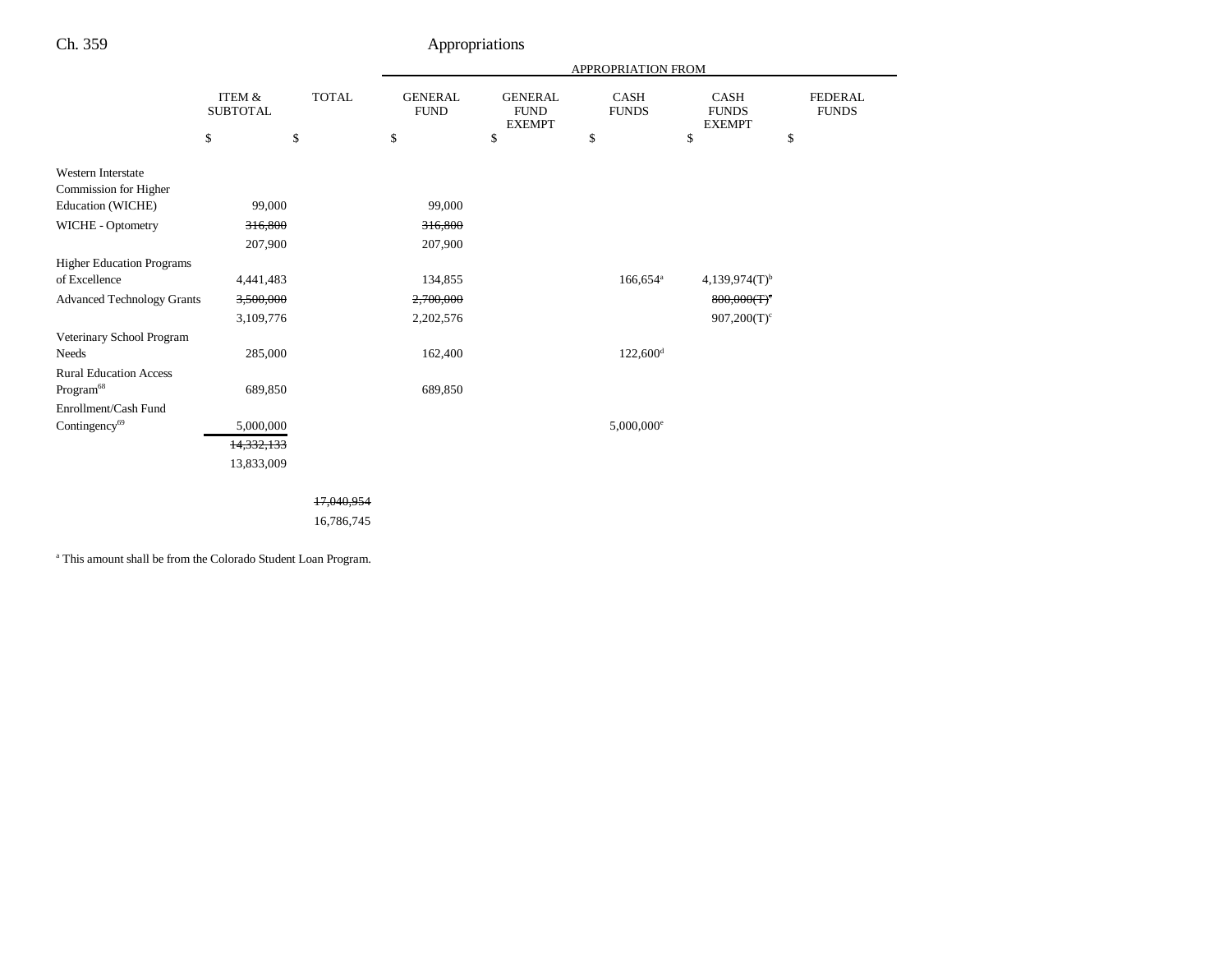b This amount shall be from statewide and departmental indirect cost recoveries.

<sup>c</sup> <del>This amount</del> Of this amount, \$107,200 represents a transfer from the Department of Local Affairs, Waste Tire Fund programs, pursuant to Section 24-32-114, C.R.S. THE REMAINING \$800,000 shall be from Waste Tire Recycling Development Cash Fund moneys deposited in the Advanced Technology Fund, and it is shown for informational purposes only, since moneys in the Advanced Technology Fund are continuously appropriated pursuant to Section 23-1-106.5 (9), C.R.S. d This amount shall be from the Western Interstate Commission on Higher Education.

e This amount shall be from tuition and cash fund revenue from the governing boards, in addition to what is appropriated to the governing boards. This spending authority may be transferred to the governing boards.

### **(3) COLORADO COMMISSION ON HIGHER EDUCATION FINANCIAL AID**

| (A) Need Based Grants                |            |            |           |
|--------------------------------------|------------|------------|-----------|
| <b>General Need Based Grants</b>     | 40,348,002 |            |           |
| <b>Grants for Part-time Students</b> | 1,250,000  |            |           |
| Governor's Opportunity               |            |            |           |
| Scholarships                         | 6,000,000  |            |           |
|                                      | 47,598,002 | 47,598,002 |           |
| (B) Merit Based Grants               | 14,874,498 | 14,874,498 |           |
| $(C)$ Work Study <sup>70</sup>       | 15,359,754 | 15,359,754 |           |
| (D) Special Purpose                  |            |            |           |
| Required Federal Match               | 3,376,350  | 2,076,350  | 1,300,000 |
| Veterans'/Law                        |            |            |           |
| Enforcement/POW Tuition              |            |            |           |
| Assistance                           | 108,021    | 108,021    |           |
| Native American                      |            |            |           |
| Students/Fort Lewis College          | 4,903,839  | 4,903,839  |           |
|                                      |            |            |           |
|                                      |            |            |           |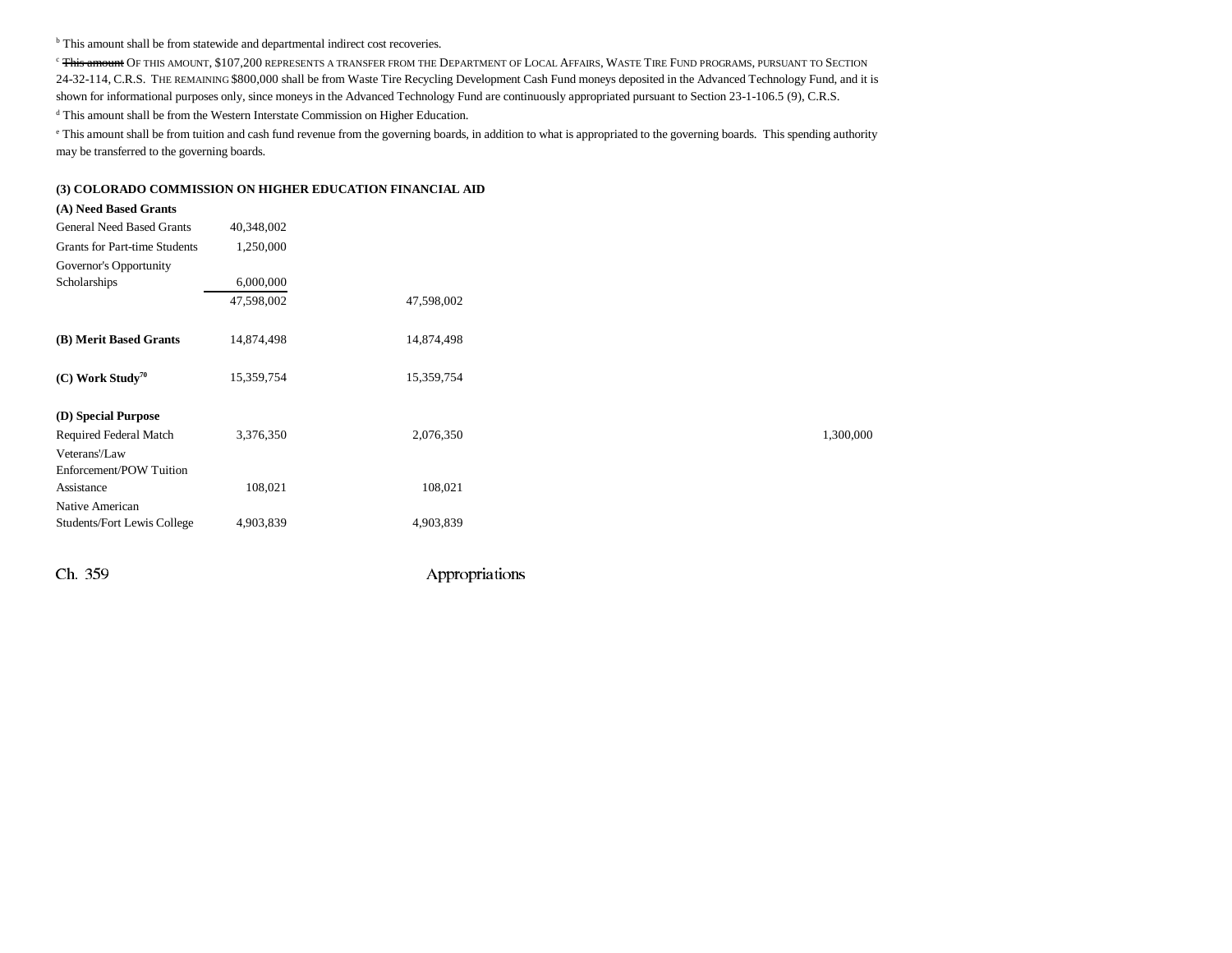| Ch. 359                                                                                                                                                                                                              |                                         |              |                               | Appropriations                                 |                             |                                              |                                |
|----------------------------------------------------------------------------------------------------------------------------------------------------------------------------------------------------------------------|-----------------------------------------|--------------|-------------------------------|------------------------------------------------|-----------------------------|----------------------------------------------|--------------------------------|
|                                                                                                                                                                                                                      |                                         |              |                               |                                                | APPROPRIATION FROM          |                                              |                                |
|                                                                                                                                                                                                                      | ITEM &<br><b>SUBTOTAL</b>               | <b>TOTAL</b> | <b>GENERAL</b><br><b>FUND</b> | <b>GENERAL</b><br><b>FUND</b><br><b>EXEMPT</b> | <b>CASH</b><br><b>FUNDS</b> | <b>CASH</b><br><b>FUNDS</b><br><b>EXEMPT</b> | <b>FEDERAL</b><br><b>FUNDS</b> |
|                                                                                                                                                                                                                      | \$                                      | \$           | \$                            | \$                                             | \$                          | \$                                           | \$                             |
| <b>Grant Program for Nurses</b><br>Training <sup>70a</sup>                                                                                                                                                           | 335,856                                 |              | 335,856                       |                                                |                             |                                              |                                |
|                                                                                                                                                                                                                      | 8,724,066                               | 86,556,320   |                               |                                                |                             |                                              |                                |
| (4) GOVERNING BOARDS AND LOCAL DISTRICT JUNIOR<br>COLLEGES <sup>71</sup><br>(A) TRUSTEES OF THE STATE COLLEGES IN COLORADO <sup>67, 72, 73</sup><br>Governing Board and General Campuses<br>General Fund and Tuition |                                         |              |                               |                                                |                             |                                              |                                |
| Allocation                                                                                                                                                                                                           | 132,464,028                             |              | 77,266,967                    |                                                | 55,197,061 <sup>a</sup>     |                                              |                                |
|                                                                                                                                                                                                                      | 131,209,050<br>$(1,872.7$ FTE)          |              | 76,011,989                    |                                                |                             |                                              |                                |
| Other Than Tuition Revenue                                                                                                                                                                                           | 2,276,000                               |              |                               |                                                | $2,276,000^{\rm b}$         |                                              |                                |
| <b>Auxiliary Revenue</b>                                                                                                                                                                                             | 6,955,864<br>141,695,892<br>140,440,914 |              |                               |                                                | 6,955,864°                  |                                              |                                |
|                                                                                                                                                                                                                      |                                         |              |                               |                                                |                             |                                              |                                |

a This amount shall be from tuition revenue.

<sup>b</sup> This amount shall be from other than tuition revenue.

c This amount shall be from auxiliary revenue.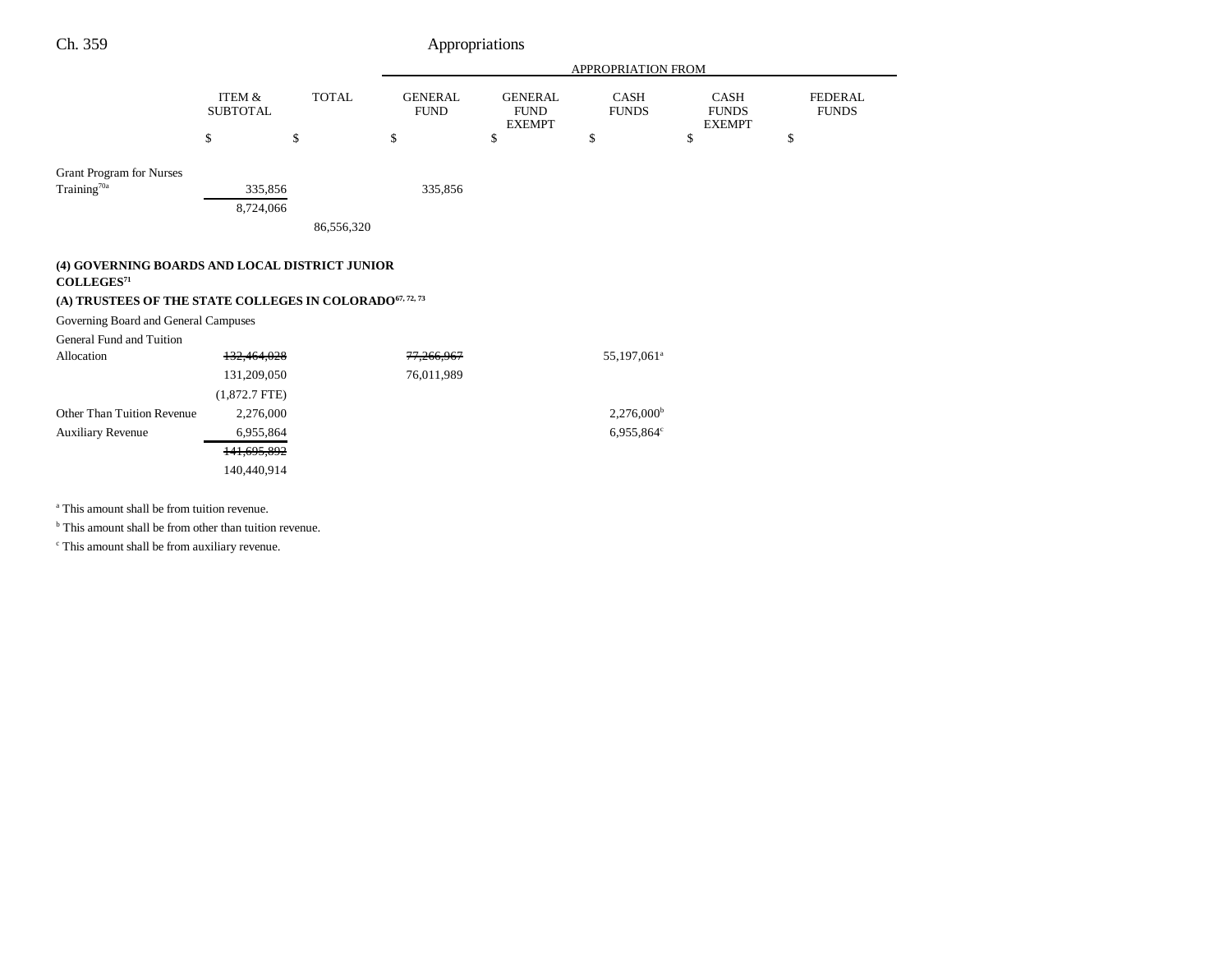### **(B) STATE BOARD OF AGRICULTURE<sup>2, 67, 72, 73</sup>**

Governing Board and General Campuses

### General Fund and Tuition

| Allocation                        | 280,645,781     | 151,830,392   | 128,815,389 <sup>a</sup> |                      |
|-----------------------------------|-----------------|---------------|--------------------------|----------------------|
|                                   | 278,179,736     | 149, 364, 347 |                          |                      |
|                                   | $(4,097.5$ FTE) |               |                          |                      |
| <b>Other Than Tuition Revenue</b> | 28,816,662      |               | 28,272,980 <sup>b</sup>  | 543,682 <sup>c</sup> |
|                                   | 31,016,662      |               | $30,472,980^{\rm b}$     |                      |
| <b>Auxiliary Revenue</b>          | 26,541,358      |               | 26,541,358 <sup>d</sup>  |                      |
|                                   | 336,003,801     |               |                          |                      |
|                                   | 335, 737, 756   |               |                          |                      |

<sup>a</sup> This amount shall be from tuition revenue.

<sup>b</sup> <del>This amount</del> Of this amount, \$28,272,980 shall be from other than tuition revenue and \$2,200,000(T) shall be from the Division of Wildlife in the Department OF NATURAL RESOURCES.

c Of this amount, \$327,592 shall be from the Water Research Fund. For purposes of complying with the limitation on state fiscal year spending imposed by Article X, Section 20 of the State Constitution, these moneys are included for informational purposes as they are continuously appropriated by a permanent statute or constitutional provision. Also, \$216,090(T) shall be from the Local Government Mineral Impact Fund pursuant to Section 34-63-102, C.R.S. The Local Government Mineral Impact Fund amount represents a 2002 calendar year grant; any unexpended balance on June 30, 2002 is intended to roll forward and remain available for expenditure in FY 2002-03.

d This amount shall be from auxiliary revenue.

### **(C) REGENTS OF THE UNIVERSITY OF COLORADO67, 72, 73, 74**

| Governing Board and General Campuses |                 |                        |             |
|--------------------------------------|-----------------|------------------------|-------------|
| General Fund and Tuition             |                 |                        |             |
| Allocation                           | 495,810,649     | <del>217,767,222</del> | 278,043,427 |
|                                      | 492,273,650     | 214.230.223            |             |
|                                      | $(5.950.1$ FTE) |                        |             |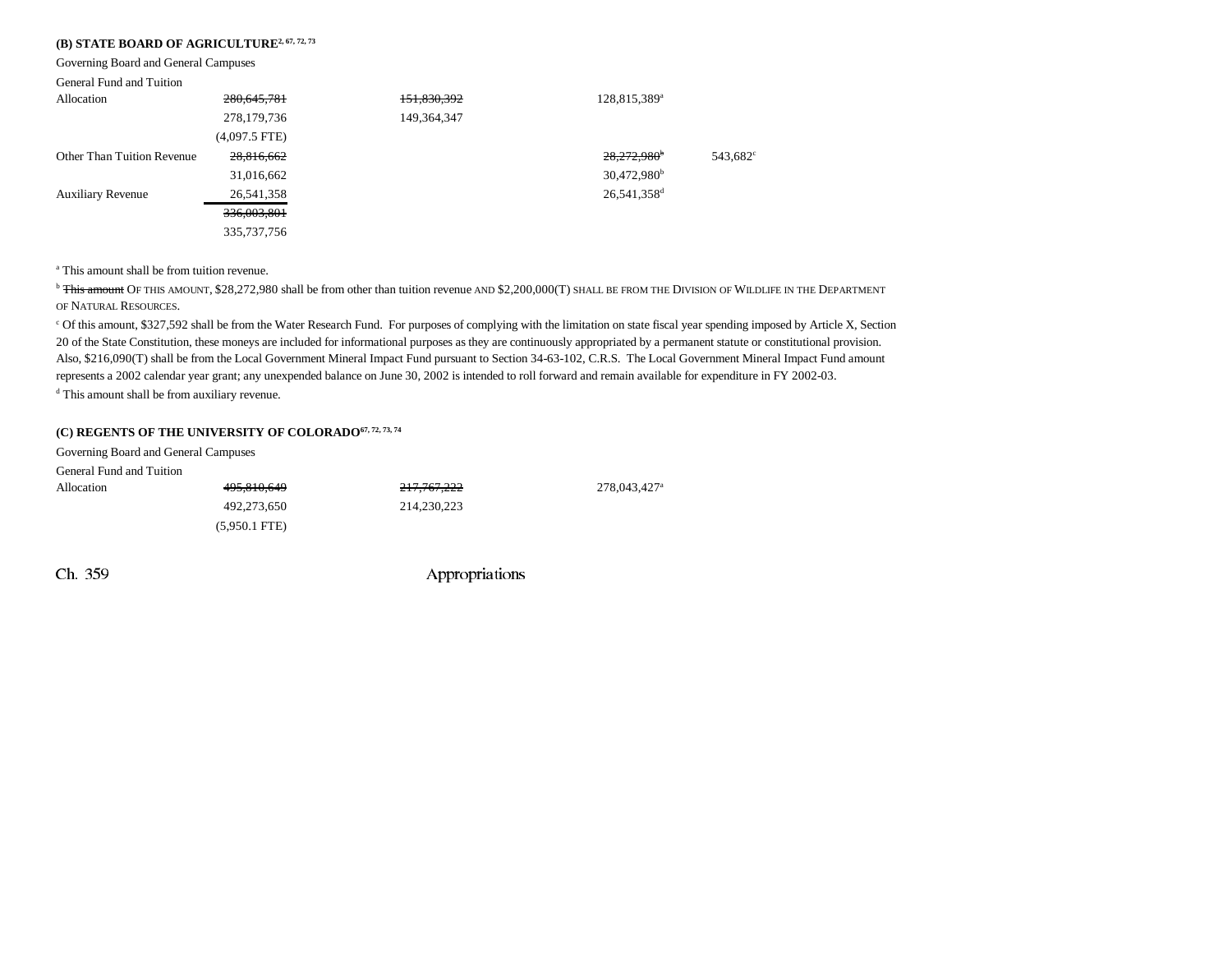|                            |                           |              | <b>APPROPRIATION FROM</b>     |                                                |                             |                                              |                                |
|----------------------------|---------------------------|--------------|-------------------------------|------------------------------------------------|-----------------------------|----------------------------------------------|--------------------------------|
|                            | ITEM &<br><b>SUBTOTAL</b> | <b>TOTAL</b> | <b>GENERAL</b><br><b>FUND</b> | <b>GENERAL</b><br><b>FUND</b><br><b>EXEMPT</b> | <b>CASH</b><br><b>FUNDS</b> | <b>CASH</b><br><b>FUNDS</b><br><b>EXEMPT</b> | <b>FEDERAL</b><br><b>FUNDS</b> |
|                            | \$                        | \$           | \$                            | \$                                             | \$                          | \$                                           | Φ                              |
| Other Than Tuition Revenue | 48,260,231                |              |                               |                                                | $40,680,849$ <sup>b</sup>   | 7,579,382°                                   |                                |
|                            | 48,213,755                |              |                               |                                                |                             | 7,532,906 <sup>c</sup>                       |                                |
| <b>Auxiliary Revenue</b>   | 30,273,435                |              |                               |                                                | $30,273,435$ <sup>d</sup>   |                                              |                                |
|                            | 574,344,315               |              |                               |                                                |                             |                                              |                                |
|                            | 570,760,840               |              |                               |                                                |                             |                                              |                                |

a This amount shall be from tuition revenue.

<sup>b</sup> This amount shall be from other than tuition revenue.

<sup>c</sup> Of this amount, \$6,921,851 \$6,875,375 shall be from the Tobacco Litigation Settlement Cash Fund created in Section 24-22-115, C.R.S., pursuant to Section 24-75-1104 (1)(c), C.R.S., and \$657,531(T) shall be from the Local Government Mineral Impact Fund pursuant to Section 34-63-102, C.R.S. The Local Government Mineral Impact Fund amount represents a 2002 calendar year grant; any unexpended balance on June 30, 2002 is intended to roll forward and remain available for expenditure in FY 2002-03.

<sup>d</sup> This amount shall be from auxiliary revenue.

## (D) TRUSTEES OF THE COLORADO SCHOOL OF MINES<sup>67, 72, 73</sup>

Governing Board and General Campus

| General Fund and Tuition   |               |            |                         |
|----------------------------|---------------|------------|-------------------------|
| Allocation                 | 45,993,788    | 20,045,150 | 25.948.638 <sup>a</sup> |
|                            | 45,668,213    | 19.719.575 |                         |
|                            | $(625.0$ FTE) |            |                         |
| Other Than Tuition Revenue | 863,279       |            | 863.279 <sup>b</sup>    |
| <b>Auxiliary Revenue</b>   | 601.017       |            | $601.017$ °             |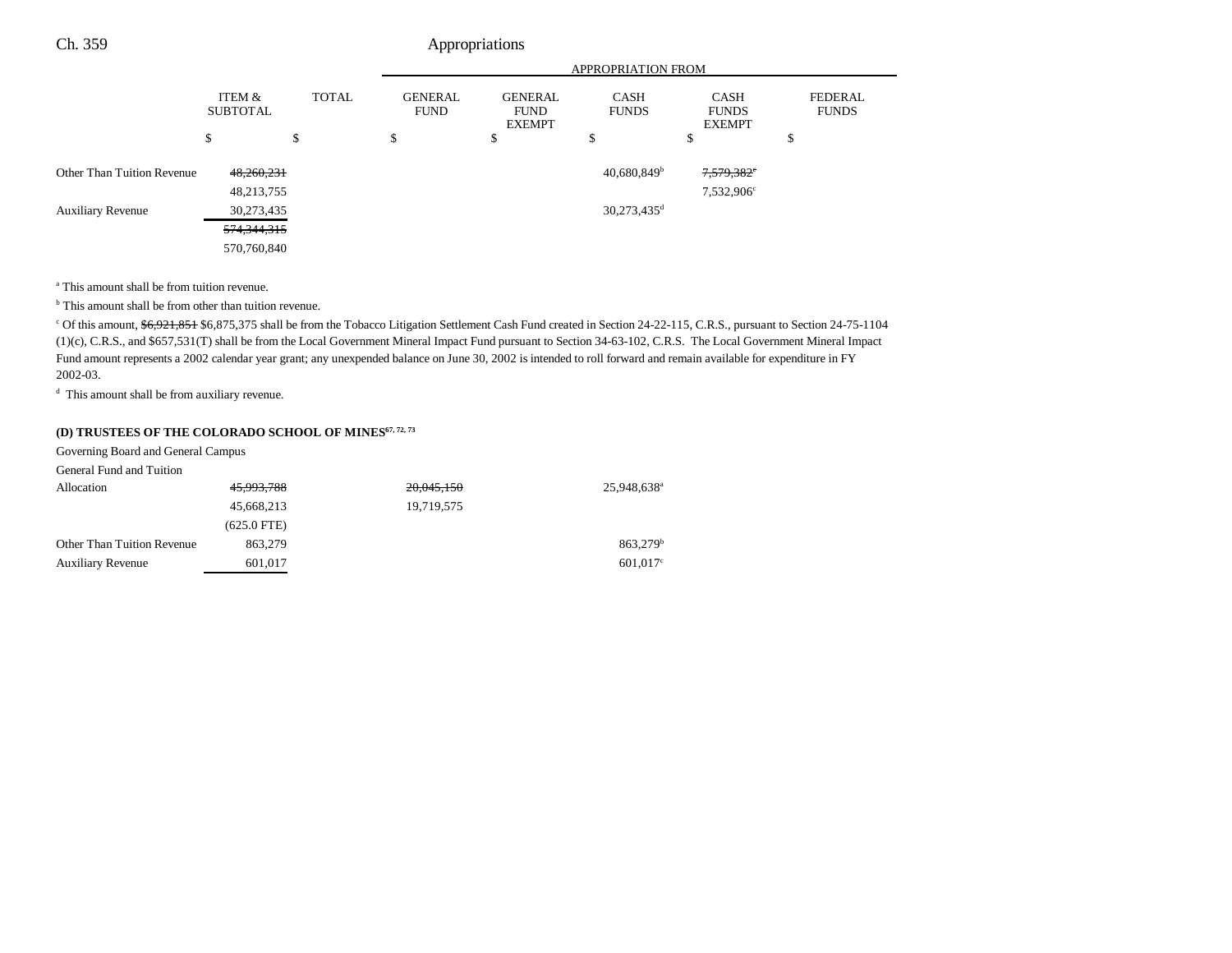### 47,458,084

47,132,509

a This amount shall be from tuition revenue.

<sup>b</sup> This amount shall be from other than tuition revenue.

c This amount shall be from auxiliary revenue.

## (E) UNIVERSITY OF NORTHERN COLORADO<sup>67, 72, 73</sup>

Governing Board and General Campus

| General Fund and Tuition          |                 |            |                         |
|-----------------------------------|-----------------|------------|-------------------------|
| Allocation                        | 76, 342, 376    | 43,968,595 | 32,373,781 <sup>a</sup> |
|                                   | 75,628,233      | 43,254,452 |                         |
|                                   | $(1,045.2$ FTE) |            |                         |
| <b>Other Than Tuition Revenue</b> | 4, 147, 240     |            | $4,147,240^b$           |
| <b>Auxiliary Revenue</b>          | 1,232,963       |            | $1,232,963^{\circ}$     |
|                                   | 81,722,579      |            |                         |
|                                   | 81,008,436      |            |                         |

a This amount shall be from tuition revenue.

<sup>b</sup> This amount shall be from other than tuition revenue.

c This amount shall be from auxiliary revenue.

### **(F) STATE BOARD FOR COMMUNITY COLLEGES AND OCCUPATIONAL EDUCATION STATE SYSTEM COMMUNITY COLLEGES67, 72, 73, 75**

Governing Board and General Campuses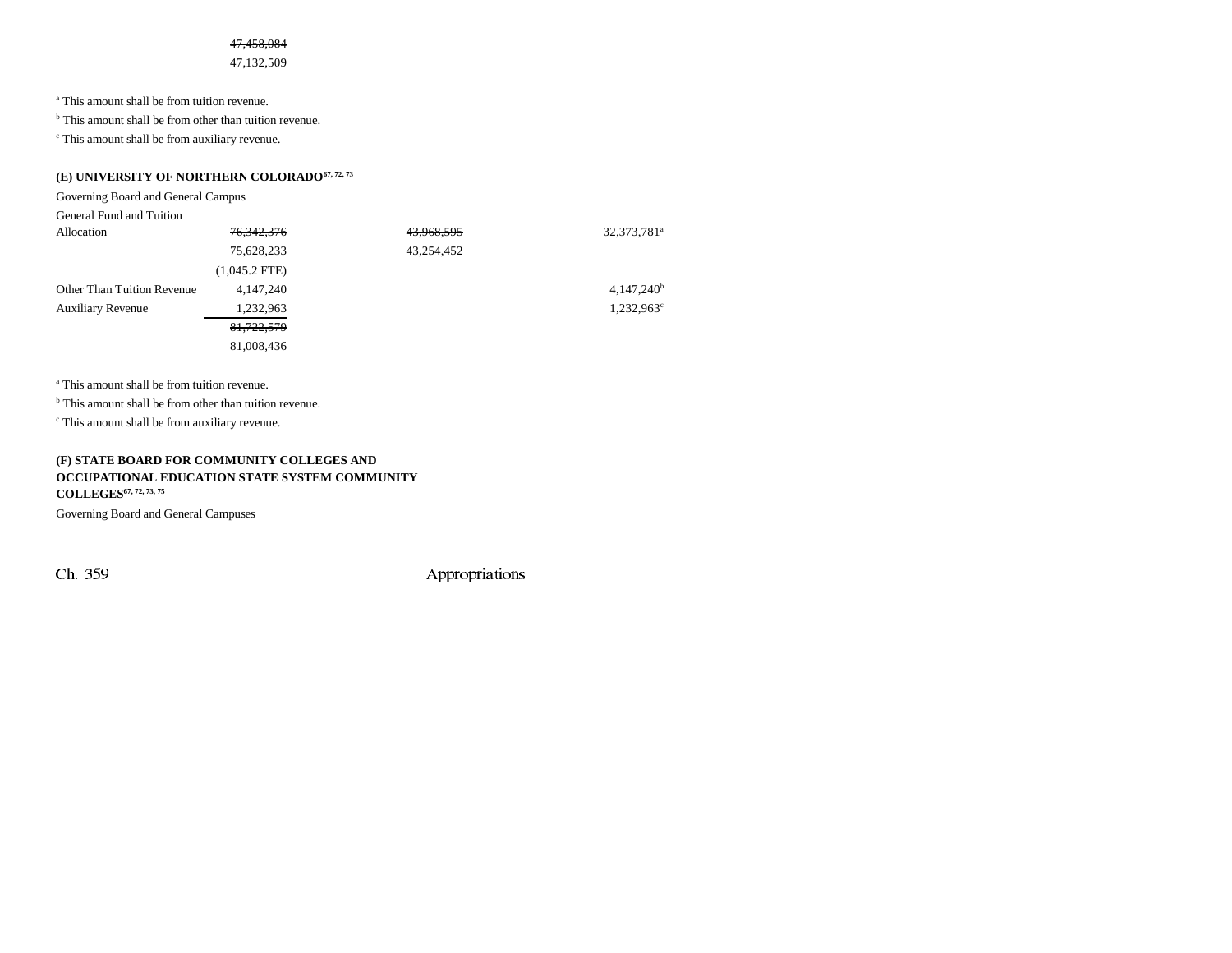|                            |                           |              | <b>APPROPRIATION FROM</b>     |                                                |                             |                                              |                                |
|----------------------------|---------------------------|--------------|-------------------------------|------------------------------------------------|-----------------------------|----------------------------------------------|--------------------------------|
|                            | ITEM &<br><b>SUBTOTAL</b> | <b>TOTAL</b> | <b>GENERAL</b><br><b>FUND</b> | <b>GENERAL</b><br><b>FUND</b><br><b>EXEMPT</b> | <b>CASH</b><br><b>FUNDS</b> | <b>CASH</b><br><b>FUNDS</b><br><b>EXEMPT</b> | <b>FEDERAL</b><br><b>FUNDS</b> |
|                            | \$                        | \$           | \$                            | \$                                             | \$                          | \$                                           | \$                             |
| General Fund and Tuition   |                           |              |                               |                                                |                             |                                              |                                |
| Allocation                 | 209,972,520               |              | 129,803,119                   |                                                | 80,169,401 <sup>a</sup>     |                                              |                                |
|                            | 208, 567, 003             |              | 128,397,602                   |                                                |                             |                                              |                                |
|                            | $(4,303.6$ FTE)           |              |                               |                                                |                             |                                              |                                |
| Other Than Tuition Revenue | 10,349,077                |              |                               |                                                | 8,349,077 <sup>b</sup>      | $2,000,000(L)^c$                             |                                |
|                            | 10,364,077                |              |                               |                                                | 8,364,077 <sup>b</sup>      |                                              |                                |
| <b>Auxiliary Revenue</b>   | 1,522,108                 |              |                               |                                                | 1,522,108 <sup>d</sup>      |                                              |                                |
|                            | 221,843,705               |              |                               |                                                |                             |                                              |                                |
|                            | 220,453,188               |              |                               |                                                |                             |                                              |                                |

a This amount shall be from tuition revenue.

<sup>b</sup> This amount OF THIS AMOUNT, \$8,349,077 shall be from other than tuition revenue AND \$15,000(T) SHALL BE FROM THE DIVISION OF WILDLIFE IN THE DEPARTMENT OF

NATURAL RESOURCES.

c This amount shall be from local property tax collections.

d This amount shall be from auxiliary revenue.

| <b>G) LOCAL DISTRICT</b>  |            |                       |
|---------------------------|------------|-----------------------|
| <b>JUNIOR COLLEGE</b>     |            |                       |
| <b>GRANTS PURSUANT TO</b> |            |                       |
| <b>SECTION 23-71-301,</b> |            |                       |
| C.R.S.                    | 14.643.837 | <del>14,643,837</del> |
|                           | 14.405.991 | 14.405.991            |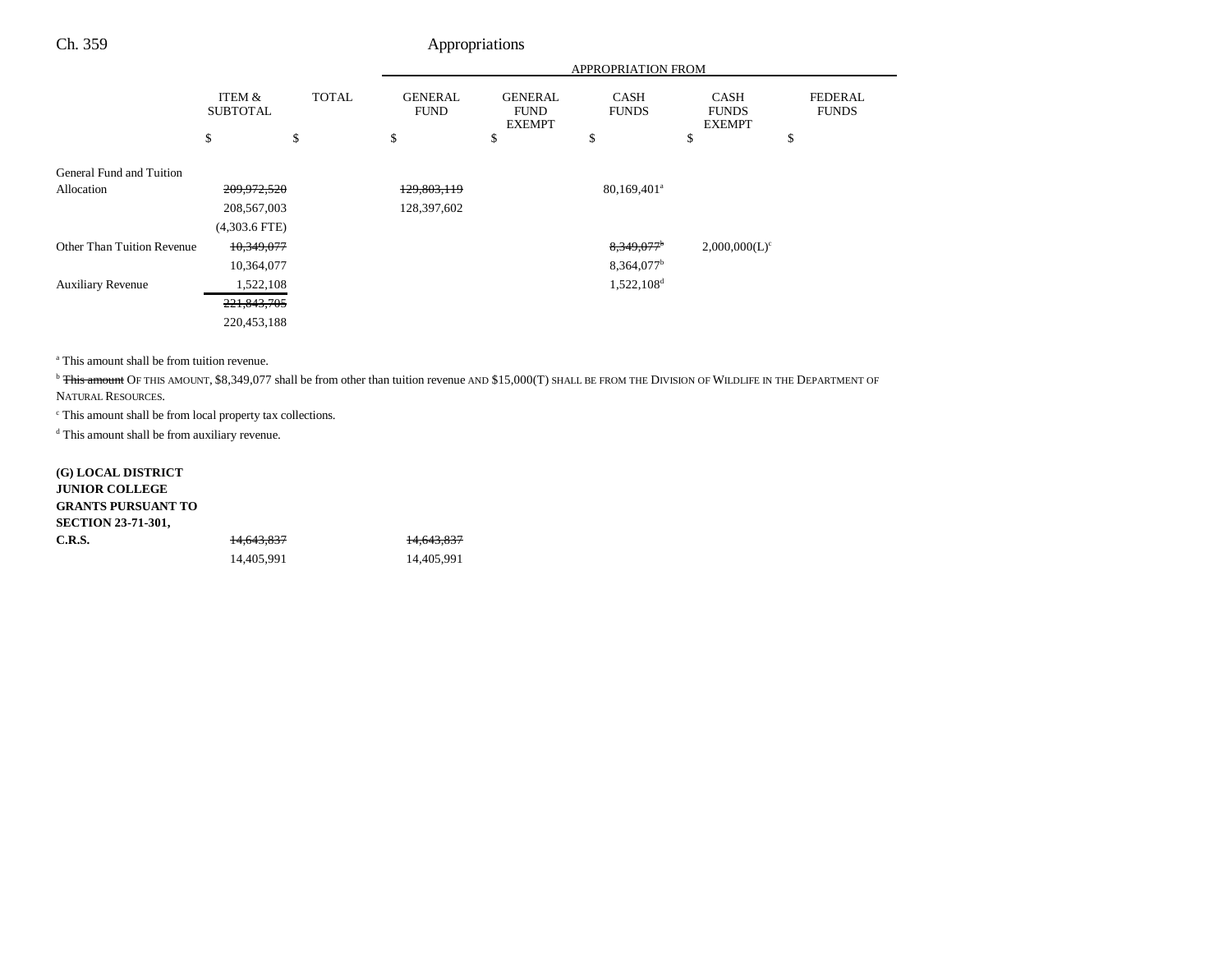### 1,417,712,213

1,409,939,634

## **(5) ADVISORY COMMISSION ON FAMILY MEDICINE**

| 2,274,398   |           |         |  |
|-------------|-----------|---------|--|
| 95,409      |           |         |  |
| $(1.0$ FTE) |           |         |  |
|             | 2,369,807 | 252,268 |  |
|             |           |         |  |
|             |           |         |  |

<sup>a</sup> This amount shall be from Medicaid funds appropriated in the Department of Health Care Policy and Financing.

| (6) DIVISION OF OCCUPATIONAL EDUCATION |         |             |  |  |
|----------------------------------------|---------|-------------|--|--|
| (A) Administrative Costs               | 644.022 | 644.022     |  |  |
|                                        | 633.561 | 633.561     |  |  |
|                                        |         | $(9.0$ FTE) |  |  |
|                                        |         |             |  |  |

**(B) Colorado Vocational Act Distributions pursuant to Section 23-8-102, C.R.S.** 18,504,564 18,504,564 18,504,564 T and 18,504,564 T and 18,504,564 18,504,564 T and 18,504,564 T and 18,504,564 T and 18,504,564 T and 18,504,564 T and 18,504,564 T and 18,504,564 T and 18,504

 $2,117,539(T)^{a}$ 

a This amount shall be a transfer from the Department of Education.

| (C) Area Vocational School |            |
|----------------------------|------------|
| Support <sup>75</sup>      | 11.320.734 |

Ch. 359 Appropriations

**Support**<sup>75</sup> 11,320,734 11,320,734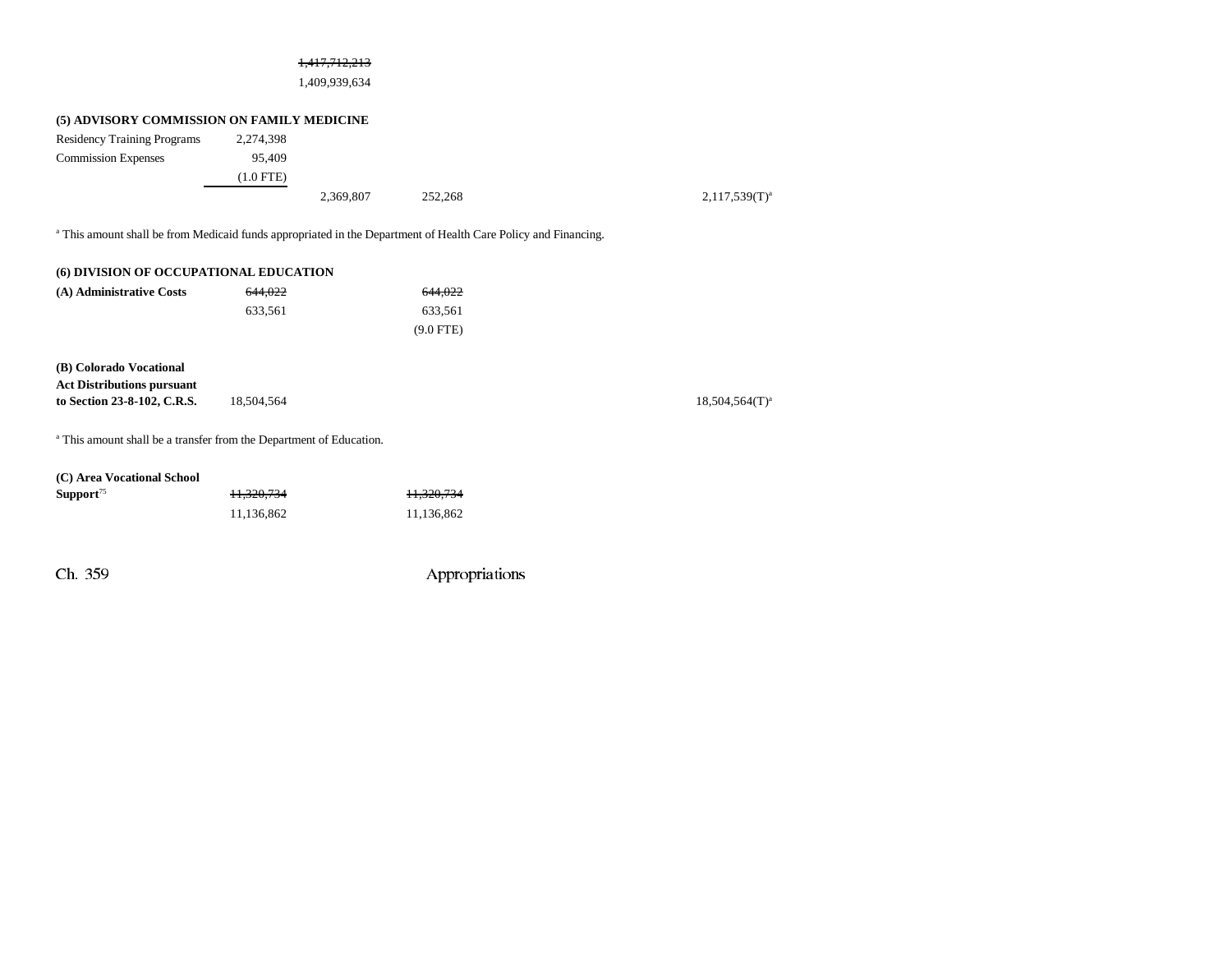|                                                                          |                                      |              |                               |                                                | APPROPRIATION FROM   |                                              |                                |
|--------------------------------------------------------------------------|--------------------------------------|--------------|-------------------------------|------------------------------------------------|----------------------|----------------------------------------------|--------------------------------|
|                                                                          | <b>ITEM &amp;</b><br><b>SUBTOTAL</b> | <b>TOTAL</b> | <b>GENERAL</b><br><b>FUND</b> | <b>GENERAL</b><br><b>FUND</b><br><b>EXEMPT</b> | CASH<br><b>FUNDS</b> | <b>CASH</b><br><b>FUNDS</b><br><b>EXEMPT</b> | <b>FEDERAL</b><br><b>FUNDS</b> |
|                                                                          | \$                                   | \$           | \$                            | \$                                             | \$                   | \$                                           | \$                             |
| (D) Sponsored Programs                                                   |                                      |              |                               |                                                |                      |                                              |                                |
| (1) Administration                                                       | 1,981,115                            |              |                               |                                                |                      |                                              |                                |
|                                                                          | $(25.2$ FTE)                         |              |                               |                                                |                      |                                              |                                |
| (2) Programs                                                             | 13,854,031                           |              |                               |                                                |                      |                                              |                                |
|                                                                          | 15,835,146                           |              |                               |                                                |                      |                                              | 15,835,146                     |
|                                                                          |                                      |              |                               |                                                |                      |                                              |                                |
| (E) Colorado First                                                       |                                      |              |                               |                                                |                      |                                              |                                |
| <b>Customized Job Training</b> 33                                        | 3,133,400                            |              |                               |                                                |                      | $3,133,400(T)^{a}$                           |                                |
|                                                                          | 3,102,066                            |              |                               |                                                |                      | $3,102,066(T)^a$                             |                                |
|                                                                          |                                      |              |                               |                                                |                      |                                              |                                |
| <sup>a</sup> This amount shall be a transfer from the Governor's Office. |                                      |              |                               |                                                |                      |                                              |                                |
|                                                                          |                                      |              |                               |                                                |                      |                                              |                                |
| (F) Existing Industry                                                    |                                      |              |                               |                                                |                      |                                              |                                |
| Training <sup>33</sup>                                                   | 1,125,220                            |              |                               |                                                |                      | $1,125,220(T)^{a}$                           |                                |
|                                                                          | 1,113,968                            |              |                               |                                                |                      | $1,113,968(T)^{a}$                           |                                |
|                                                                          |                                      |              |                               |                                                |                      |                                              |                                |
| <sup>a</sup> This amount shall be a transfer from the Governor's Office. |                                      |              |                               |                                                |                      |                                              |                                |
|                                                                          |                                      |              |                               |                                                |                      |                                              |                                |
|                                                                          |                                      | 50,563,086   |                               |                                                |                      |                                              |                                |
|                                                                          |                                      | 50,326,167   |                               |                                                |                      |                                              |                                |

## **(7) AURARIA HIGHER EDUCATION CENTER67, 72**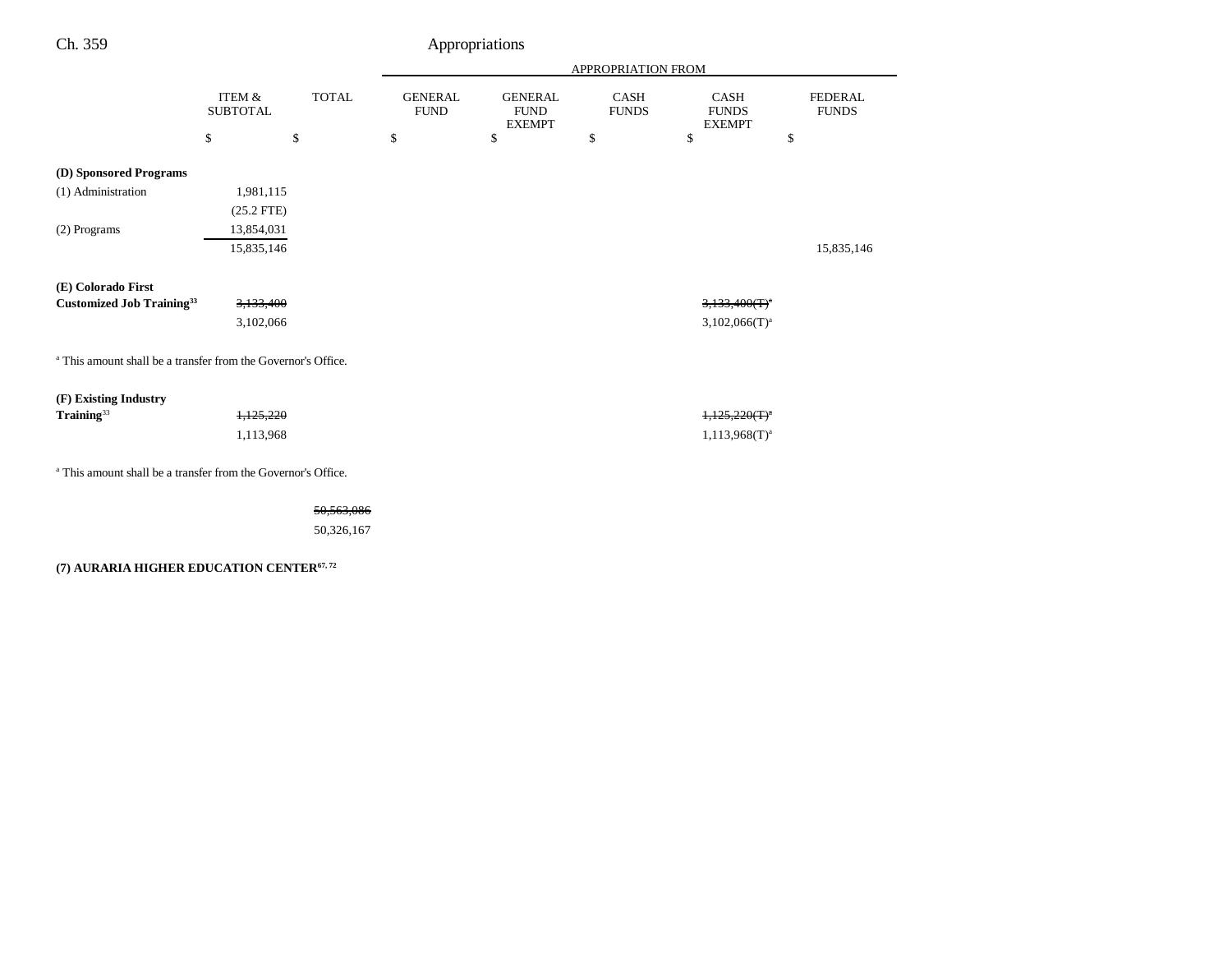| Administration           | 16,135,025  | $16, 135, 025$ (T) <sup>a</sup> |
|--------------------------|-------------|---------------------------------|
|                          | (196.0 FTE) |                                 |
| <b>Auxiliary Revenue</b> | 50,000      | $50,000^{\rm b}$                |
|                          |             | 16,185,025                      |

<sup>a</sup> This amount shall be from the appropriations for the State Board of Community Colleges and Occupational Education, the Trustees of the State Colleges, and the Regents of the University of Colorado.

<sup>b</sup> This amount shall be from auxiliary revenue.

### **(8) COUNCIL ON THE ARTS**

| <b>Personal Services</b>            | 471,877            | 378,872            | $93,005^{\rm a}$ |         |
|-------------------------------------|--------------------|--------------------|------------------|---------|
|                                     | 466,877            | 373,872            |                  |         |
|                                     |                    | $(6.0$ FTE)        | $(2.0$ FTE)      |         |
| <b>Operating Expenses</b>           | 90,470             | 76,408             | $14,062^{\circ}$ |         |
|                                     | 87,906             | 73,844             |                  |         |
| Programs/Scientific and             |                    |                    |                  |         |
| <b>Cultural Facilities District</b> | 977,124            | 724,474            | $1,250^{\rm b}$  | 251,400 |
|                                     | 971,099            | 718,449            |                  |         |
| Programs/Greater Colorado           | <del>977,124</del> | <del>724,474</del> | $1,250^{\rm b}$  | 251,400 |
|                                     | 971,099            | 718,449            |                  |         |
|                                     |                    | 2,516,595          |                  |         |
|                                     |                    | 2,496,981          |                  |         |

<sup>a</sup> These amounts shall be from the Art in Public Places Fund originating from capital construction appropriations.

<sup>b</sup> These amounts shall be from gifts, grants, and donations.

## **(9) STATE HISTORICAL SOCIETY**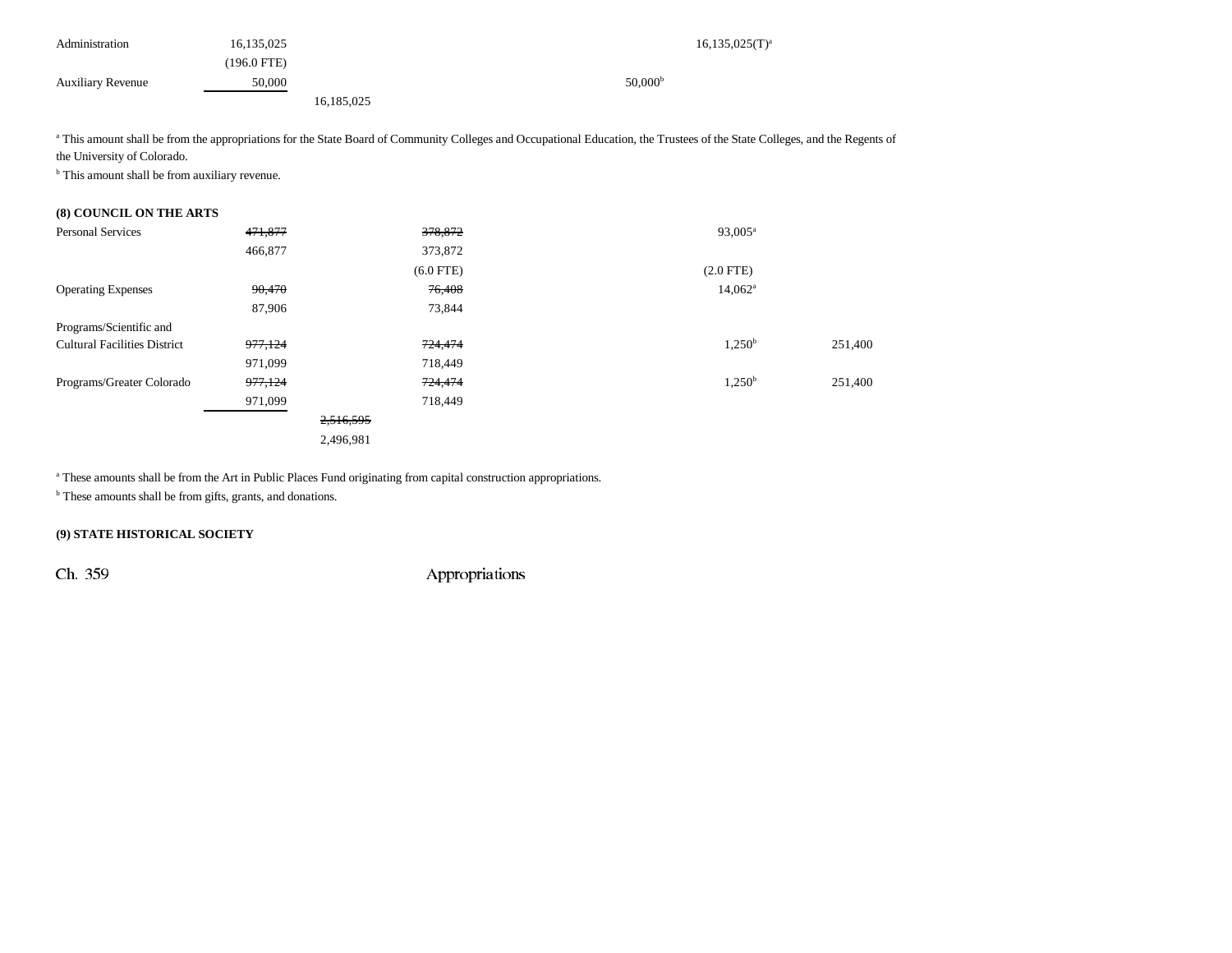|                                   |                           |              |                               |                                                | <b>APPROPRIATION FROM</b>   |                                              |                                |
|-----------------------------------|---------------------------|--------------|-------------------------------|------------------------------------------------|-----------------------------|----------------------------------------------|--------------------------------|
|                                   | ITEM &<br><b>SUBTOTAL</b> | <b>TOTAL</b> | <b>GENERAL</b><br><b>FUND</b> | <b>GENERAL</b><br><b>FUND</b><br><b>EXEMPT</b> | <b>CASH</b><br><b>FUNDS</b> | <b>CASH</b><br><b>FUNDS</b><br><b>EXEMPT</b> | <b>FEDERAL</b><br><b>FUNDS</b> |
|                                   | \$                        | \$           | \$                            | \$                                             | \$                          | \$                                           | \$                             |
| (A) Administration                |                           |              |                               |                                                |                             |                                              |                                |
| <b>Administration and General</b> | 3,992,428                 |              | 2,702,400                     |                                                | $600,810$ <sup>a</sup>      | 152,247 <sup>b</sup>                         | 536,971                        |
|                                   | 3,965,006                 |              | 2,674,978                     |                                                |                             |                                              |                                |
|                                   | $(76.4$ FTE)              |              |                               |                                                |                             |                                              |                                |
| <b>Utilities</b>                  | 54,163                    |              | 29,781                        |                                                | $24,382^a$                  |                                              |                                |
| Cumbres and Toltec Railroad       |                           |              |                               |                                                |                             |                                              |                                |
| Commission                        | 30,500                    |              | 30,500                        |                                                |                             |                                              |                                |
|                                   | 42,797                    |              | 42,797                        |                                                |                             |                                              |                                |
| Certified Local Government        |                           |              |                               |                                                |                             |                                              |                                |
| Program                           | 65,000                    |              |                               |                                                |                             |                                              | 65,000                         |
|                                   | 4,142,091                 |              |                               |                                                |                             |                                              |                                |
|                                   | 4,126,966                 |              |                               |                                                |                             |                                              |                                |

a These amounts shall be from museum admission fees, user charges, and other sources of cash funds.

<sup>b</sup> Of this amount, \$107,247(T) shall be from indirect cost recoveries within the agency and \$45,000 shall be from various sources of cash funds exempt.

| (B) Sponsored Programs |             |                |                      |        |
|------------------------|-------------|----------------|----------------------|--------|
| Program Costs          | 355,000     | $110,000(T)^a$ | 185.000 <sup>b</sup> | 60,000 |
|                        | $(2.5$ FTE) |                |                      |        |

a This amount shall be from a contract with Correctional Industries for the Ordway Conservation Center.

<sup>b</sup> This amount shall be from donations and gifts.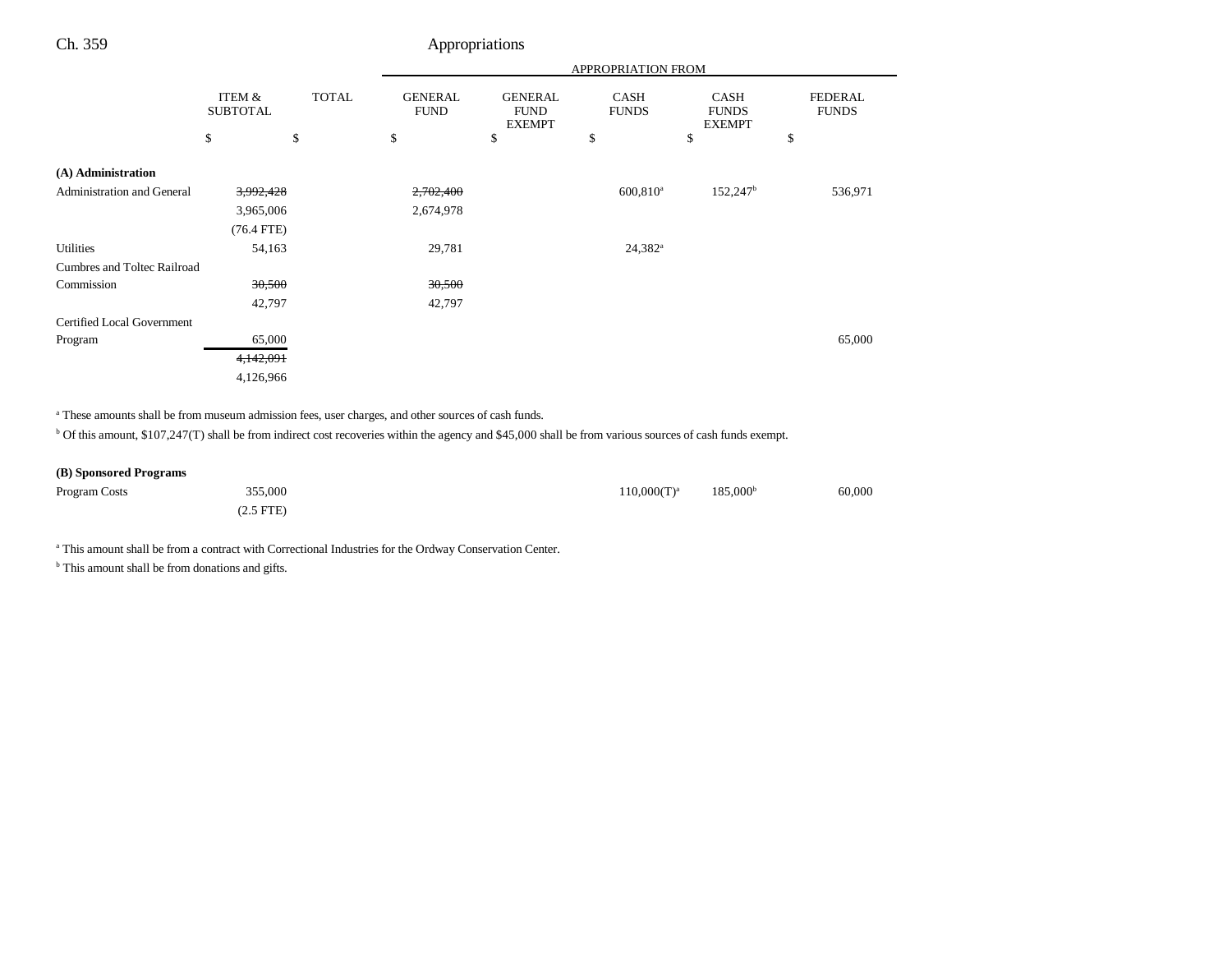| (C) Auxiliary Programs |              |                          |                      |
|------------------------|--------------|--------------------------|----------------------|
| Program Costs          | 1,181,728    | $1.051.728$ <sup>a</sup> | 130.000 <sup>b</sup> |
|                        | $(12.5$ FTE) |                          |                      |

<sup>a</sup> This amount shall be from museum shop sales, microphoto services, public education programs, membership and publication services, traveling exhibits, rentals, and special event fees.

<sup>b</sup> This amount shall be from donations and gifts.

### **(D) Gaming Revenue**

| <b>Historic Preservation for</b><br><b>Gaming Cities</b> | 5,566,400    |
|----------------------------------------------------------|--------------|
| <b>Historic Preservation Grant</b>                       |              |
| Program                                                  | 22,265,600   |
|                                                          | $(13.0$ FTE) |
|                                                          | 27,832,000   |

a This amount shall be from the Department of Revenue, Division of Gaming, and is dedicated to historic preservation.

| <del>33,510,819</del> |
|-----------------------|
| 33,495,694            |

### **TOTALS PART VI**

| (HIGHER EDUCATION) $4,5$ | <del>\$1.627.597.823</del> | <del>\$764,651,972</del> | \$759,985,281 <sup>a</sup> | <del>\$84.660.352</del> * | \$18,300,218 |
|--------------------------|----------------------------|--------------------------|----------------------------|---------------------------|--------------|
|                          | \$1,619,284,043            | \$754,049,573            | $$762,201,964^a$           | \$84,732,288 <sup>a</sup> |              |

<sup>a</sup> Of these amounts,  $\frac{$75,051,342}{$77,220,063}$  contains a (T) notation and \$2,000,000 contains an (L) notation.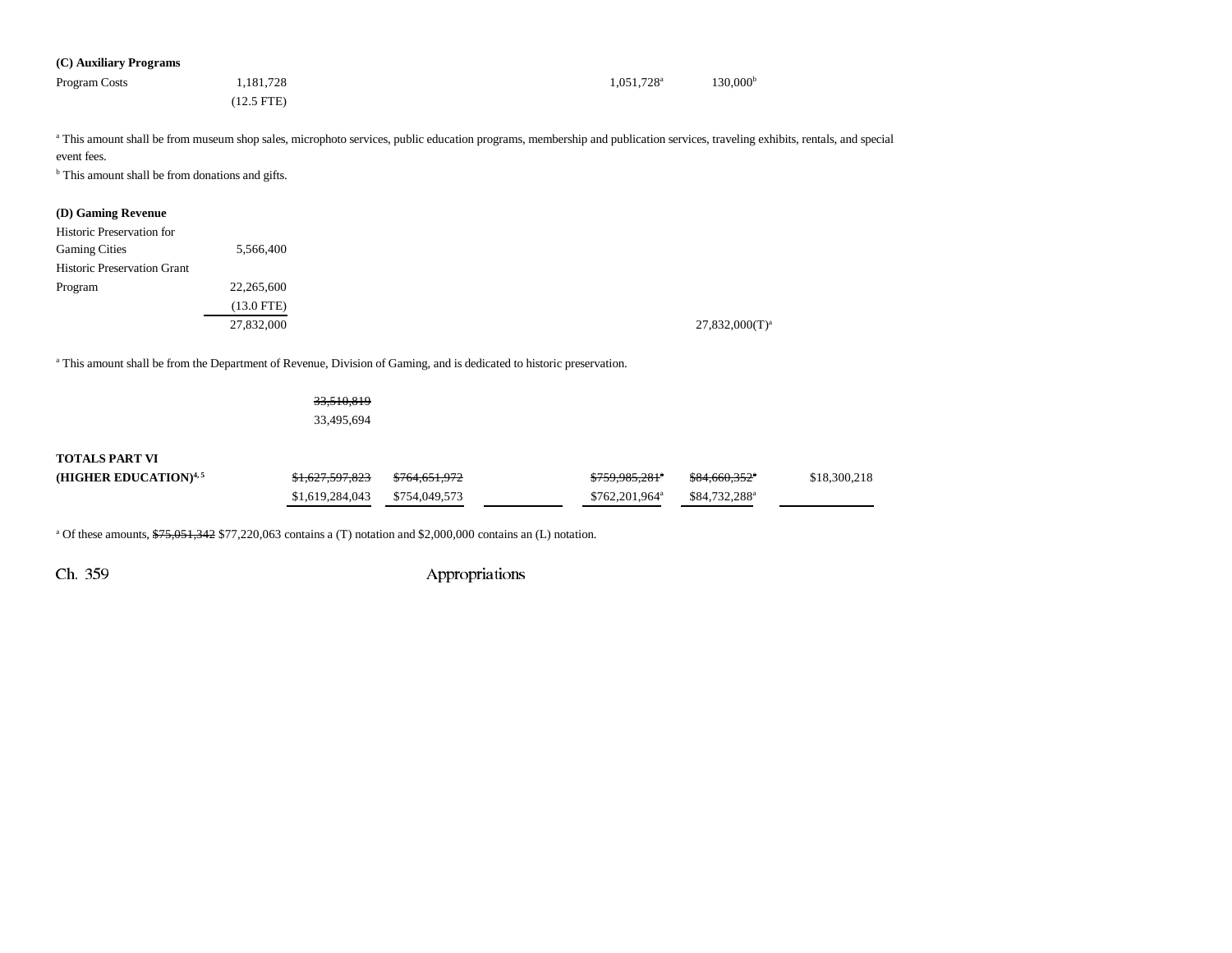|                 |              | APPROPRIATION FROM |                |              |               |              |
|-----------------|--------------|--------------------|----------------|--------------|---------------|--------------|
| ITEM &          | <b>TOTAL</b> | GENERAL            | <b>GENERAL</b> | CASH         | CASH          | FEDERAL      |
| <b>SUBTOTAL</b> |              | <b>FUND</b>        | <b>FUND</b>    | <b>FUNDS</b> | <b>FUNDS</b>  | <b>FUNDS</b> |
|                 |              |                    | <b>EXEMPT</b>  |              | <b>EXEMPT</b> |              |
| \$              |              |                    |                |              |               |              |

**FOOTNOTES** -- The following statements are referenced to the numbered footnotes throughout section 2.

- 2 Department of Agriculture, Agricultural Services Division; Department of Higher Education, Governing Boards and Local District Junior Colleges, State Board of Agriculture; Department of Natural Resources, State Board of Land Commissioners, State Trust Land Evaluations; Parks and Outdoor Recreation; and Division of Wildlife; and Department of Transportation, Construction, Maintenance, and Operations – Pursuant to Executive Order D00699 issued July 19, 1999, and requirements of Sections 35-5.5-104, 35-5.5-110, and 35-5.5-112, C.R.S., the State Weed Coordinator is requested to collaborate with the Departments of Agriculture, Higher Education, Natural Resources, and Transportation and prepare a report to be submitted to the Joint Budget Committee on or before September 1, 2001. This report should identify, by Division within each respective department, total FY 2000-01 actual expenditures by fund source, and FY 2001-02 total appropriations by fund source, for each weed management and control project in order to provide a centralized accounting of the total annual funds expended toward these efforts.
- 4 (Governor lined through this provision. See L. 2001, p. 2345.)
- 5 All Departments, Totals -- The General Assembly requests that copies of all reports requested in other footnotes contained in this act be delivered to the Joint Budget Committee and the majority and minority leadership in each house of the General Assembly. Each principal department of the state shall produce its rules in an electronic format that is suitable for public access through electronic means. Such rules in such format shall be submitted to the Office of Legislative Legal Services for publishing on the Internet. It is the intent of the General Assembly that this be done within existing resources.
- 33 Governor Lieutenant Governor State Planning and Budgeting, Economic Development Programs, Colorado First Customized Job Training; and Existing Industry Training; and Department of Higher Education, Division of Occupational Education, Colorado First Customized Job Training; and Existing Industry Training -- These programs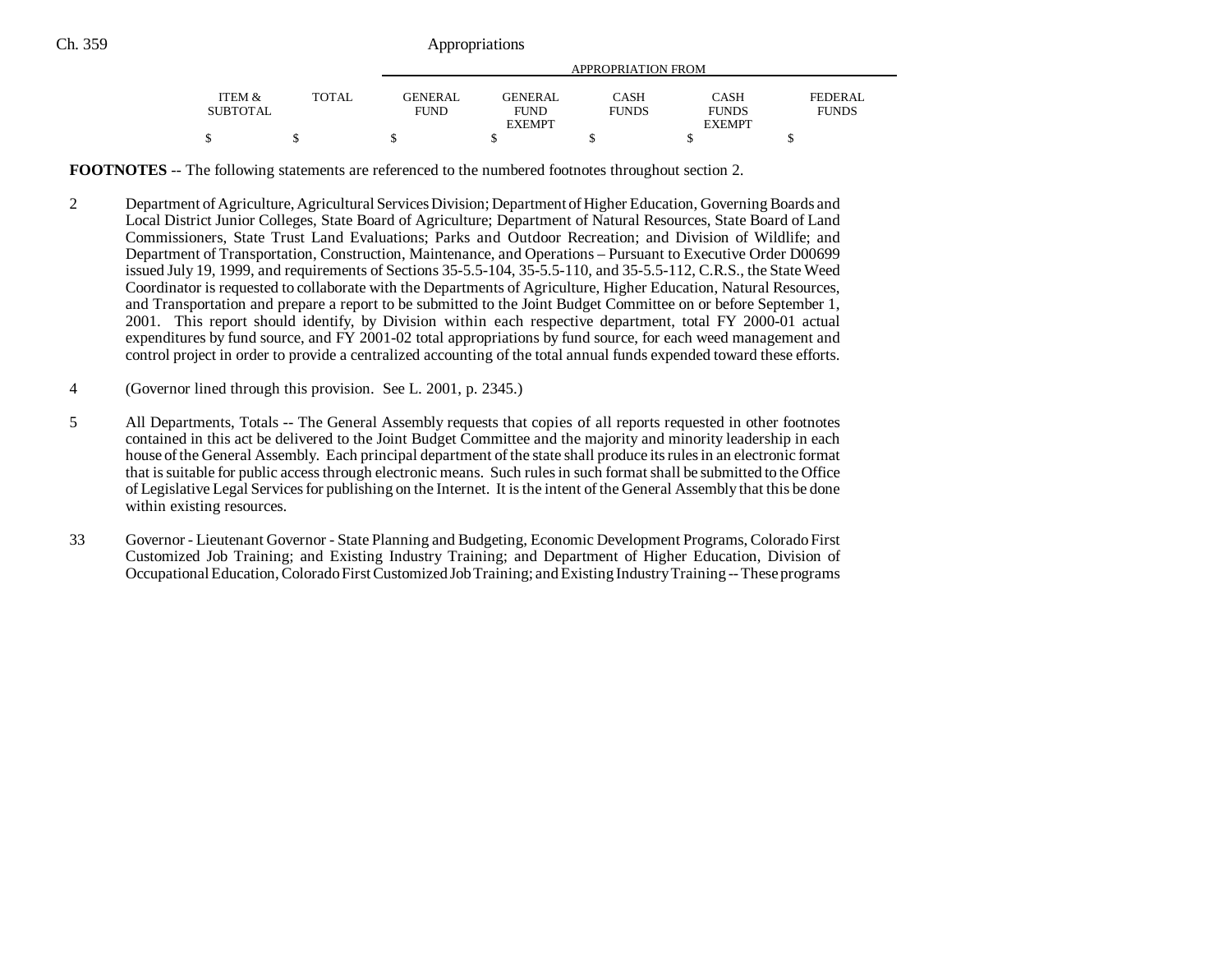are requested to submit to the Joint Budget Committee by November 1, 2001, a detailed plan for accountability, including review criteria for selection of companies to participate, the number of new jobs created by the programs, the number of unemployed and underemployed individuals who were trained and employed by these programs, the amount of new personal income and state personal and corporate income tax generated by these programs, the time period for repayment of state investment in these programs, and the number of persons taken off state support programs and the money saved thereby. Up to ten percent of the Customized Job Training appropriation may be used to supplement the Existing Industry Training appropriation.

- 66 Department of Higher Education, Colorado Commission on Higher Education -- For the FY 2002-03 budget request, the Colorado Commission on Higher Education is directed to submit a unified budget request representing all functions performed by the Governing Boards and Local District Junior Colleges. This request should include the independent Colorado State University agencies and the various occupational education programs under the Colorado Community College and Occupational Education System. In recognition of the state's General Fund appropriation limitation, the Commission is directed to limit the total General Fund increase requested to no more than 6 percent.
- 67(Governor lined through this provision. See L. 2001, p. 2353.).
- 68 Department of Higher Education, Colorado Commission on Higher Education, Special Purpose, Rural Education Access Program -- It is the intent of the General Assembly to allow the Colorado Commission on Higher Education to roll forward the appropriation for the Rural Education Access Program to the next fiscal year.
- 69 Department of Higher Education, Colorado Commission on Higher Education, Special Purpose, Enrollment/Cash Fund Contingency -- The Colorado Commission on Higher Education may transfer spending authority from this line item to the Governing Boards in the event that tuition or other cash fund revenues increase beyond appropriated levels. The spending authority for this line item shall be in addition to the funds appropriated directly to the Governing Boards. The Colorado Commission on Higher Education shall not authorize transfers for spending authority from this line item to support tuition or fee increases.
- 70 Department of Higher Education, Colorado Commission on Higher Education Financial Aid, Work Study -- It is the intent of the General Assembly to allow the Colorado Commission on Higher Education to roll forward two percent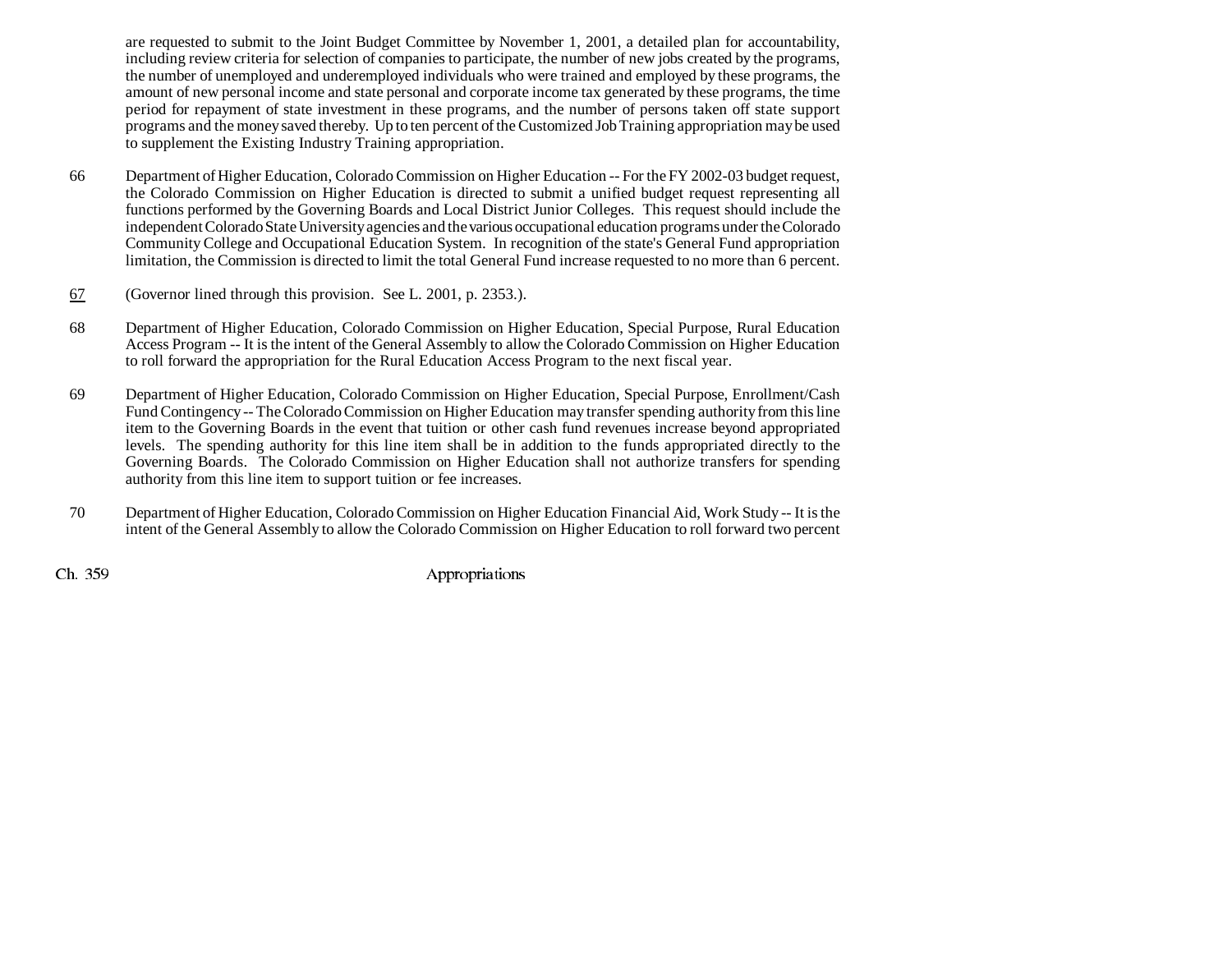| Ch. 359 | Appropriations                                                                                                                                                                                                                                                                                                                                                                                                                                                                                                                                                                                                                                                                                                      |
|---------|---------------------------------------------------------------------------------------------------------------------------------------------------------------------------------------------------------------------------------------------------------------------------------------------------------------------------------------------------------------------------------------------------------------------------------------------------------------------------------------------------------------------------------------------------------------------------------------------------------------------------------------------------------------------------------------------------------------------|
|         | of the Work Study appropriation to the next fiscal year.                                                                                                                                                                                                                                                                                                                                                                                                                                                                                                                                                                                                                                                            |
| 70a     | (Governor lined through this provision. See L. 2001, p. 2353.).                                                                                                                                                                                                                                                                                                                                                                                                                                                                                                                                                                                                                                                     |
| 71      | (Governor lined through this provision. See L. 2001, p. 2354.).                                                                                                                                                                                                                                                                                                                                                                                                                                                                                                                                                                                                                                                     |
| 72      | Department of Higher Education, Governing Boards and Local District Junior Colleges, Trustees of the State<br>Colleges in Colorado; State Board of Agriculture; Regents of the University of Colorado; Trustees of the Colorado<br>School of Mines; University of Northern Colorado; State Board for Community Colleges and Occupational Education<br>State System Community Colleges; Auraria Higher Education Center -- Notwithstanding the limitations set forth<br>in subsection (3) of section 1 of this act, the FTE reflected in these line items are shown for informational purposes<br>and are not intended to be a limitation on the budgetary flexibility allowed by Section 23-1-104 (1)(a)(I), C.R.S. |
| 73      | (Governor lined through this provision. See L. 2001, p. 2354.).                                                                                                                                                                                                                                                                                                                                                                                                                                                                                                                                                                                                                                                     |
| 74      | (Governor lined through this provision. See L. 2001, p. 2355.).                                                                                                                                                                                                                                                                                                                                                                                                                                                                                                                                                                                                                                                     |
| 75      | (Governor lined through this provision. See L. 2001, p. 2355.).                                                                                                                                                                                                                                                                                                                                                                                                                                                                                                                                                                                                                                                     |

**SECTION 2. Effective date.** This act shall take effect upon passage; except that this act shall only take effect if the following bills are enacted at the Second Regular Session of the Sixty-third General Assembly and become law: House Bill 02-1366; House Bill 02-1367; House Bill 02-1368; House Bill 02-1369; House Bill 02-1370; House Bill 02-1372; House Bill 02-1373; House Bill 02-1374; House Bill 02-1375; House Bill 02-1376; House Bill 02-1377; House Bill 02-1378; House Bill 02-1379; House Bill 02-1380; House Bill 02-1381; House Bill 02-1382; House Bill 02-1383; House Bill 02-1384; House Bill 02-1385; House Bill 02-1386; House Bill 02-1387; House Bill 02-1388; House Bill 02-1389; House Bill 02-1390; House Bill 02-1391; House Bill 02-1392; House Bill 02-1393; and House Bill 02-1394.